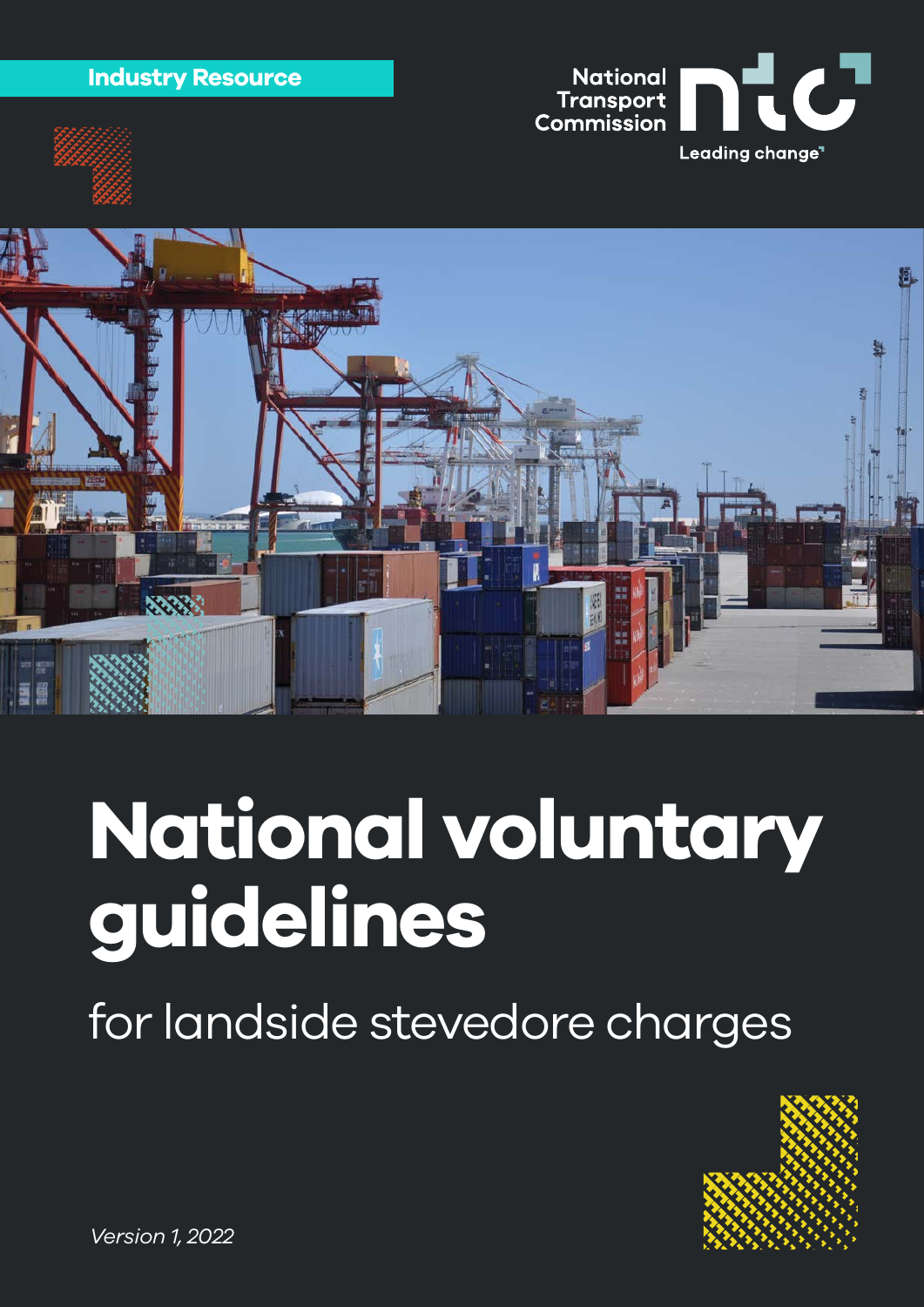

# <span id="page-1-0"></span>**Part A: Introduction**

### **Background**

The national [container supply chain](#page-5-0)  [\('the supply chain'\)](#page-5-0) is inherently complex and is characterised by a network of interconnected and interdependent entities, processes, contracts, charges, and money flows. It stands to reason that an efficient and transparent container supply chain can deliver improved productivity outcomes.

Within this context, the introduction and setting of [landside stevedoring](#page-5-0)  [charges \('the charges'\)](#page-5-0) at Australian [container terminals](#page-5-0) has flow-on effects throughout the supply chain.<sup>1</sup> Improved communication on the setting of charges can help the supply chain better understand and manage any such downstream effects.

These guidelines establish clear protocols for notification and communication on increases to existing, or the introduction of new, charges levied on transport operators for access to pick up or drop off containers, and for the associated handling of containerised cargo. To this end, the guidelines are designed to promote enhanced communication and transparency across the national containerised freight supply chain when changes are made to corresponding charges.

A nationally aligned approach provides consistency, greater certainty, and predictability on what changes are to occur, the timing of changes, and the requisite notification and communication protocols, while continuing to encourage ongoing investment in terminal facilities.

#### **Interrelated arrangements**

Some states and territories have existing provisions in place that aim to deliver similar outcomes to those envisaged under the guidelines<sup>234</sup>. To the extent that they align with any existing arrangements, the guidelines aim to complement, build on, or replace<sup>5</sup> these provisions. Once followed, the guidelines are administered by the relevant state or territory authority and may form part of a broader suite of measures designed to monitor and review existing arrangements (including the guidelines), port related charges and

<sup>1</sup> [Shipping lines](#page-5-0) and [stevedore companies](#page-5-0) enter into contracts regarding the Australian container terminals where vessels will berth to load and unload containers. [Land transport operators \('the transport operators'\)](#page-5-0) are charged by stevedore companies to access, among other things, landside services at these terminals. These charges are either absorbed by the transport operators or passed on to importers and exporters. When prices in excess of the cost of supply are passed on, volume and prices along the supply chain are at risk of being adversely affected, leading to reduced export competitiveness or higher domestic prices for imported goods.

<sup>2</sup> For NSW see <https://www.transport.nsw.gov.au/freight-operators/mandatory-standards-for-carriers-and-stevedores>.

<sup>3</sup> For VIC see [https://transport.vic.gov.au/ports-and-freight/commercial-ports/voluntary-port-performance-model/voluntary-pricing-proto](https://transport.vic.gov.au/ports-and-freight/commercial-ports/voluntary-port-performance-model/voluntary-pricing-protocol-for-stevedore-landside-charges)[col-for-stevedore-landside-charges](https://transport.vic.gov.au/ports-and-freight/commercial-ports/voluntary-port-performance-model/voluntary-pricing-protocol-for-stevedore-landside-charges).

<sup>4</sup> For WA see [https://www.fremantleports.com.au/news/fremantle-ports-signs-container-terminal-leases-with-patrick-and-dp-world.](https://www.fremantleports.com.au/news/fremantle-ports-signs-container-terminal-leases-with-patrick-and-dp-world)

<sup>5</sup> The NVGs do not alter existing commercial agreements.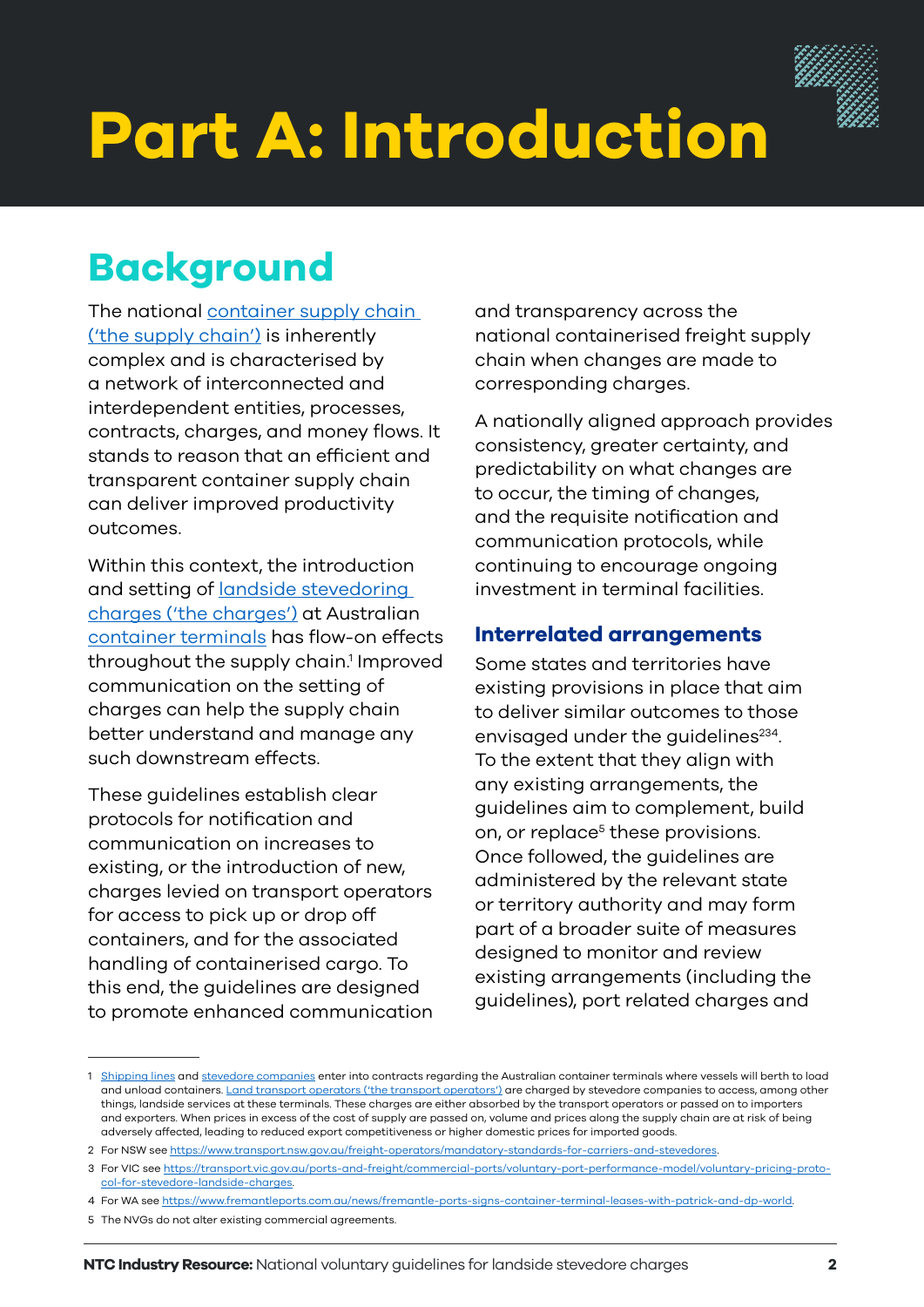port performance. These additional measures can take various forms, including legislated periodic reviews or discretionary reviews as deemed necessary by the relevant Minister.

#### **Commencement**

Once published on the National Transport Commission (NTC) website, these guidelines apply to any proposed changes to charges, as defined in this document, from the commencement date specified by each participating state and/or territory government.

#### **Application**

These guidelines apply to charges levied on transport operators as defined in [Schedule 1: Dictionary \('the](#page-5-0)  [dictionary'\)](#page-5-0).

#### **Overview of this document**

This document is divided into the following parts:

- a) [Part A: Introduction,](#page-1-0) provides the background and introduction to the document.
- b) [Part B: Guidelines,](#page-3-0) sets out the protocols for notification and communication that relate to price increases of existing, or the introduction of any new, charges levied on transport operators.
- c) [Schedule 1:](#page-5-0) Includes definitions for terms and expressions with specific meaning in the context of this document.

#### **Dictionary and interpretation**

a) A term or expression that is defined in the dictionary, has the meaning given to it in the dictionary.

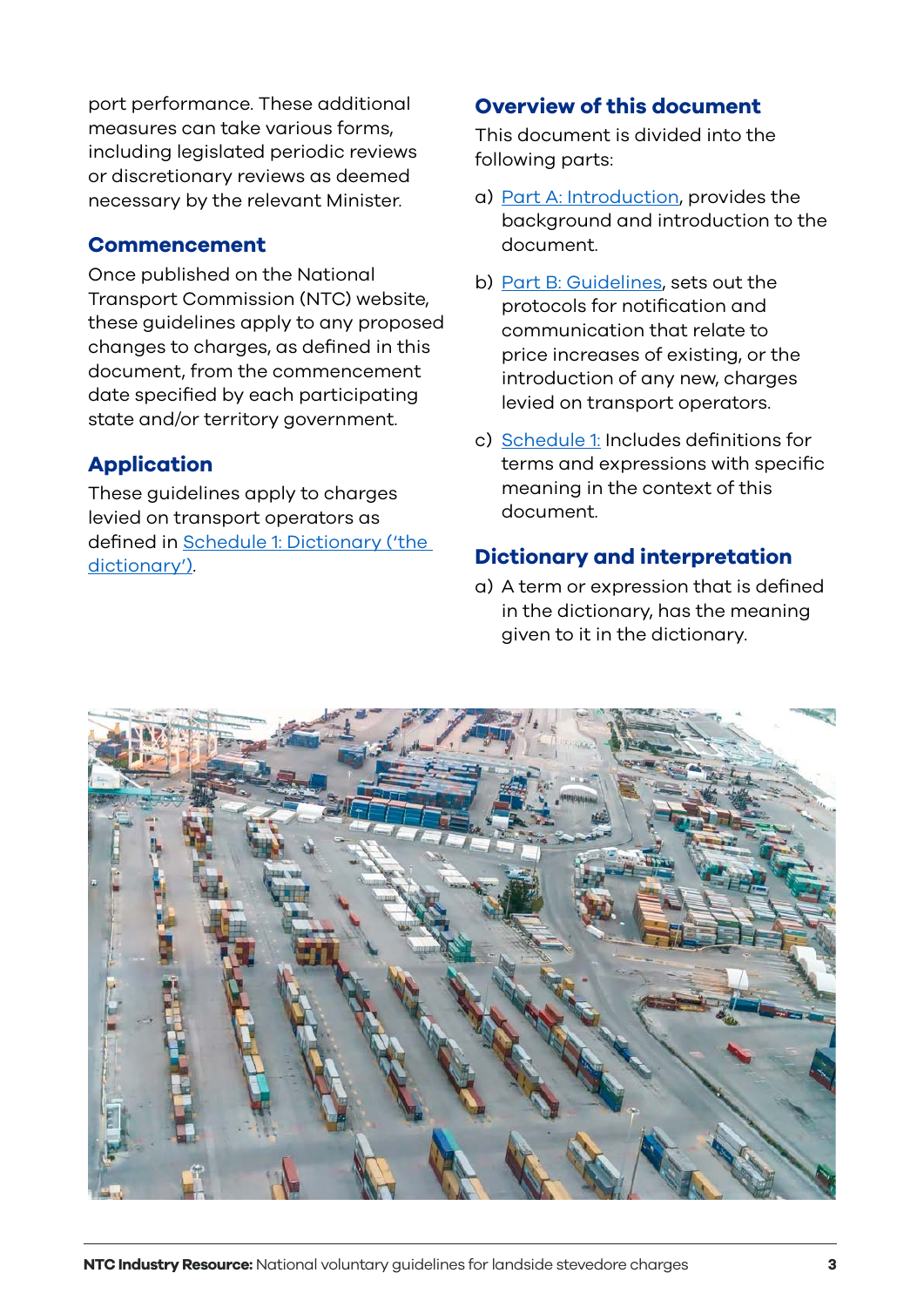

## <span id="page-3-0"></span>**Part B: Guidelines**

The guidelines for notifications regarding changes to charges are as follows (also refer to [Figure 1](#page-4-0) on page 5):

## **Voluntary protocol: Notifications regarding the charges**

- 1. Stevedore companies that levy charges to access their terminals have voluntarily agreed to adhere to this protocol to enhance the communication, transparency, and predictability of charges.
- 2. The charges will only be changed once per annum<sup>6</sup> on an **Annual Review Date** [\(ARD\)](#page-5-0) nominated by the individual stevedore company.
- 3. Stevedore companies must issue a [Notice of Intention \(NOI, 'the notice'\)](#page-5-0) to the department<sup>7</sup> and publish the notice on their website 60 calendar days prior to the proposed date of change of an existing, or the introduction of a new, charge.
- 4. The Notice must detail the [rationale](#page-5-0) for the change, including any relevant supporting information, and excluding any such details deemed to be commercially sensitive.<sup>8</sup>
- 5. The department will also publish, and/or publish a link to the notice, on its website.
- 6. Stevedore companies will receive feedback from the department and broader supply chain on the proposed change, and where necessary, respond directly.
- 7. Stevedore companies must publish a [Final Confirmation Notice \(FCN, 'the](#page-5-0)  [confirmation'\)](#page-5-0) of changes on their website 30 calendar days prior to the proposed date of implementation.

<sup>6</sup> If additional increases are necessary within a twelve-month period, this protocol should be followed.

<sup>7</sup> As designated by the relevant state or territory government.

<sup>8</sup> The stevedore company may, at its discretion, decide to provide information of a more sensitive or commercial nature in its disclosure to government.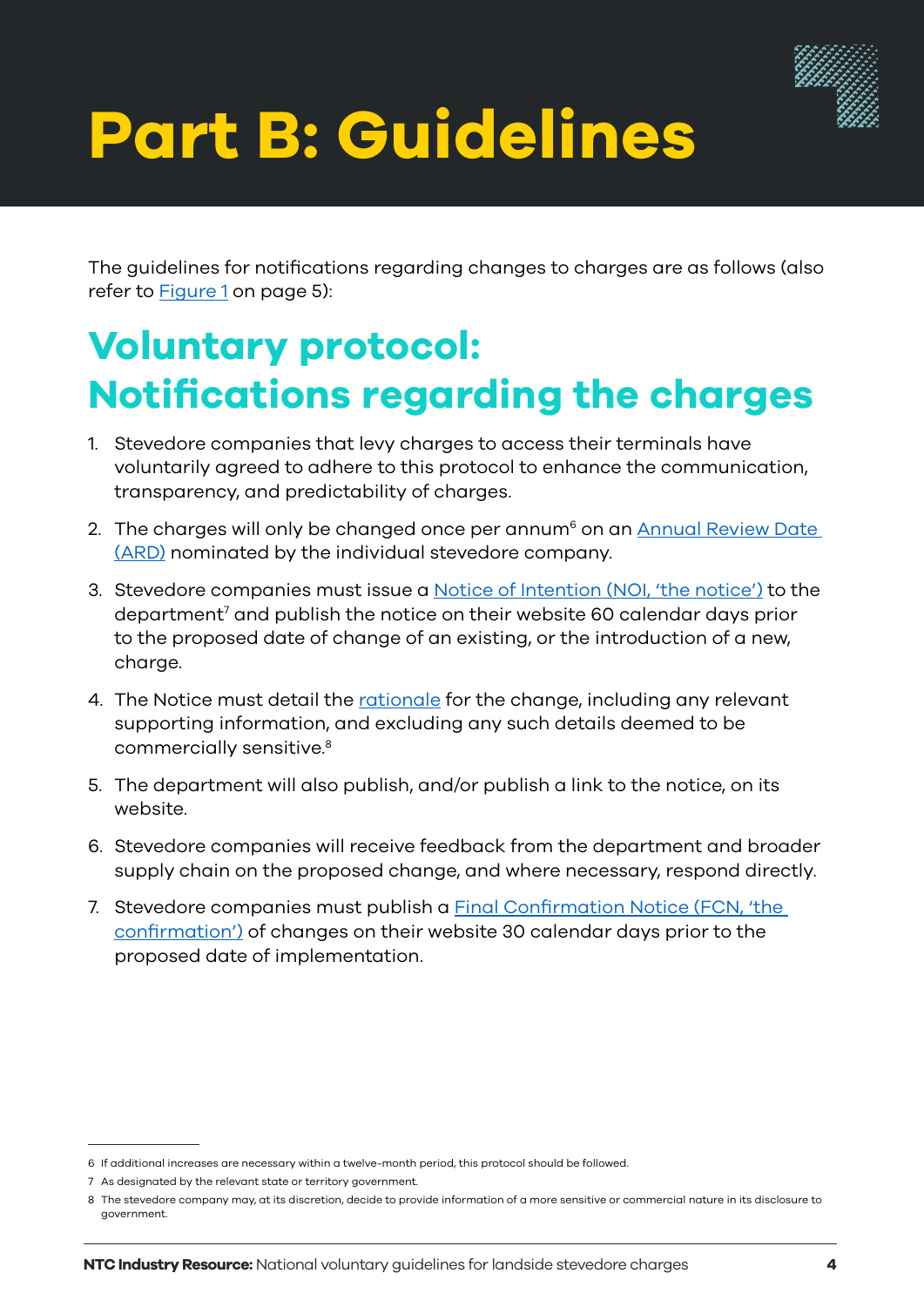<span id="page-4-0"></span>